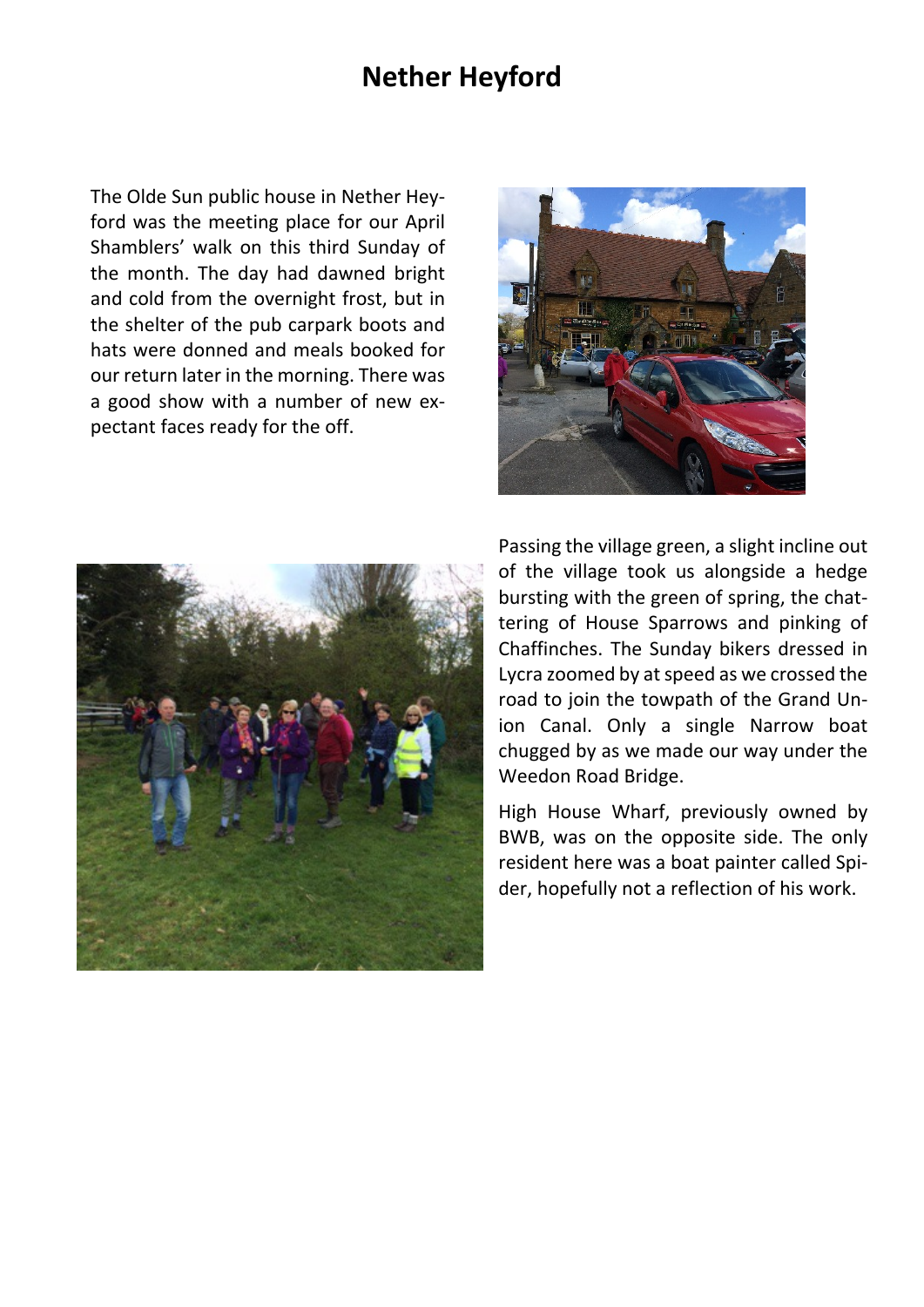



We eventually left the canal after passing yet again under the Weedon Road and assembled to catch up stragglers, quench our thirst and down a banana or two.

Two fields led us to a footbridge over what was not normally a raging torrent and the approach to the spire-less Church of Flore.

The church yard was covered with wild garlic, currently a mass of white flowers, like manna from heaven.



The next field had cows with young calves and what was quite obviously a very large bull.

Those with bravado said it would be OK and strode out, other related horror stories of being chased. After deliberation we agreed to move en masse as one large animal. As you might expect none of the beasts raised a head or broke away from their grass munching.



Passing through a kissing gate and down the back lane we were greeted by three very friendly ponies. Their attention to us was soon diminished when they realised we had no food for them, but still gave us a good frisking as we passed by just in case.